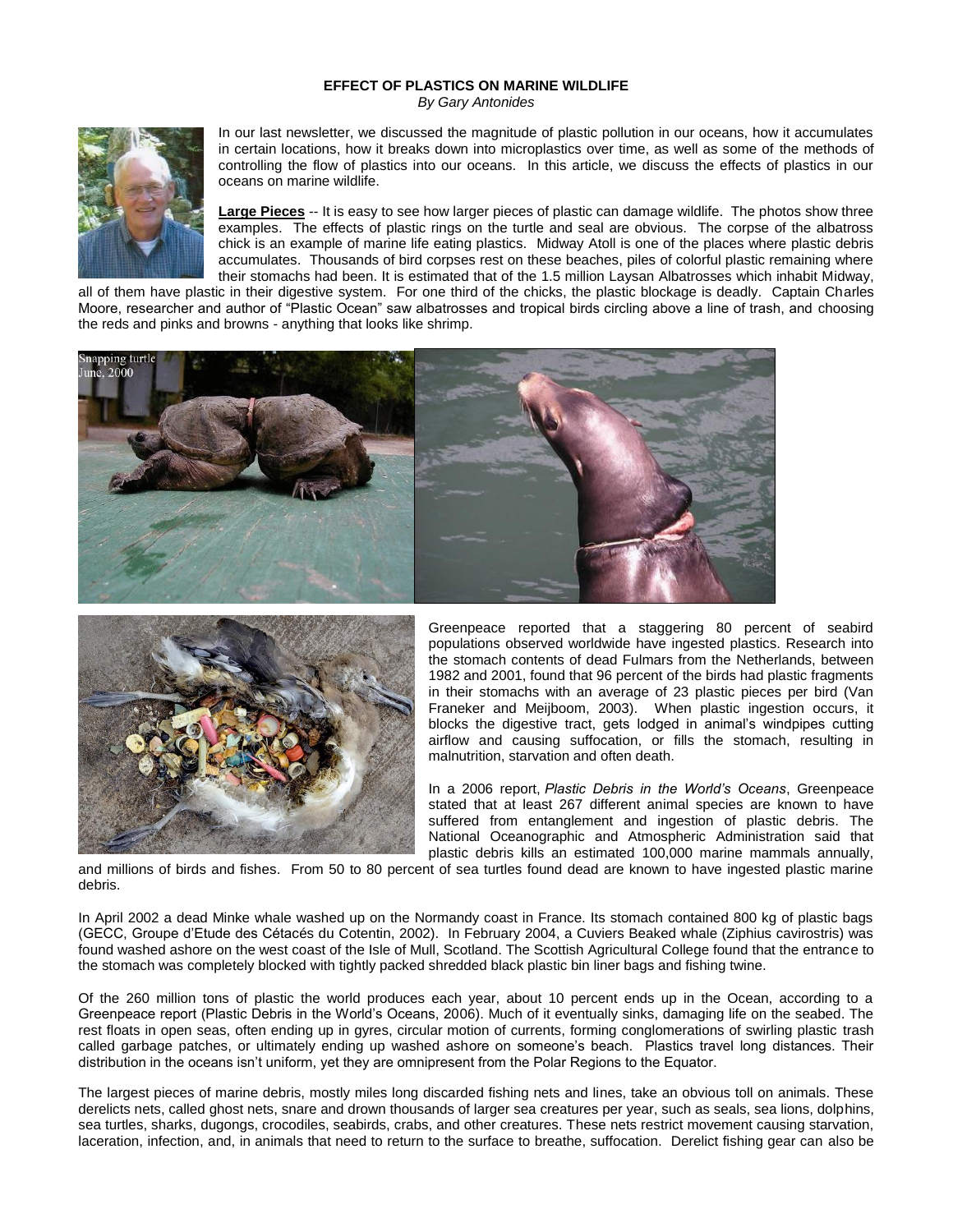destructive to coral reefs. Nets and lines become snagged on coral and subsequent wave action causes coral heads to break off. Plastic bags kill coral by covering them, or by blocking sunlight.

Plastic bags are dangerous because they can be mistaken for food and consumed by a wide range of marine species, especially those that consume jellyfish or squid, which look similar. Various governments including those of San Francisco, China, Ireland, Uganda, South Africa, Russia, and Hong Kong have banned plastic bags. In the U.S. measures to ban or curtail the use of plastic bags have met with official resistance. The plastics industry argues that jobs will disappear.

In many areas where marine debris concentrates, so does marine life. This makes simple scooping up of the plastic risky and more harm than good may be caused. Straining ocean waters for plastics would capture the plankton that is the base of the marine food web and responsible for 50 percent of the photosynthesis on Earth. (NOAA). Captain Charles Moore says cleaning up of the oceanic garbage patches "would bankrupt any country and kill wildlife in the nets as it went." However, Doug Woodring, from Project Kaisei, will be producing a documentary for National Geographic testing catch techniques for the plastic, at least for the largest debris.

**Micro- and Nano-Plastics** -- Micro- and nanoplastics are new categories of plastic litter that wastewater treatment facilities in the most developed countries are not yet equipped for. From toothpastes and deodorants to shower gels, eye shadow and sunscreen, numerous products have contained tiny plastic particles for decades.. They deliver active ingredients, exfoliate, regulate viscosity and fulfill numerous other functions. Some products are made up of 90 percent of these tiny plastic grains. They are so small their size is described in micrometers (thousandths of a millimeter). A human hair is around 100 micrometers thick. Some producers even use tinier particles, nanoplastics, which are in the range of millionths of millimeters. How many of these particles reach rivers and streams, and eventually the ocean, is unknown.

The biggest source of microplastics, however, is larger items breaking down. Every piece of plastic in the ocean falls apart with time. Ultraviolet light and the force of the waves degrade fishnets, plastic bags, bottles, and toothbrushes into smaller and smaller pieces. These are likely to dwarf the amount coming from cosmetic products or textiles, a [recent study](https://www.umweltbundesamt.de/en/publikationen/sources-of-microplastics-relevant-to-marine) by the Federal Environment Agency of Germany suggests. Little is known about the impacts of micro-plastics on a wide range of smaller organisms, including the effects of chemicals in the plastics. The particles mimic food items for zooplankton and small fish, and to some degree, they will move up the food chain. But there is also damage to the guts of sm But there is also damage to the guts of small critters. (http://www.greenfacts.org/en/marine-litter/l-2/3-micro-plastics.htm).

At the Alfred Wegener Institute in Germany, a research team has conducted a [study](https://www.awi.de/nc/en/about-us/service/press/press-release/pilot-study-reveals-new-findings-about-microplastics-in-wastewater.html) to find out how much plastic escapes wastewater treatment plants. They found that substantial amounts of microplastics get into their rivers, but also that the amounts from different facilities vary greatly. To detect micro- and nanoplastics and hold them back completely in a wastewater treatment plant requires an additional stage of cleaning, which would increase costs to consumers.

Lars Grønbæk is a process engineer working for the Danish wastewater purification company KD, and is a specialist in membranes that can remove tiny particles from water using a principle similar to a coffee filter. His company's membranes are already capable of filtering down to a size of a tenth of a micron, and they could be further refined. But at the moment, only a small fraction of wastewater treatment plants are deploying membrane filters, says Grønbæk. As long as there is no regulation requiring them to do so, this is unlikely to change.

Of course, if we did not use materials that can become a problem for the environment, we would not have to remove them with expensive technologies. Accordingly, in late 2015, President Obama signed [the Microbead-Free Waters Act,](https://www.congress.gov/bill/114th-congress/house-bill/1321) which bans tiny plastics in cosmetics and other products.

Some emerging economies are growing so fast that their waste management systems can't keep up, and so their contribution to marine debris is enormous. If just five countries — China, Indonesia, Vietnam, Thailand and the Philippines — improved their recycling and waste disposal systems, they could cut global inputs by almost half, according to http://www.oceanconservancy.org/our-work/marine-debris/mckinsey-report-files/full-report-stemming-the.pdf.

Materials can degrade by photodegradation or biodegradation. Plastics are generally a durable material and resistant to natural biodegradation because the microbes that break down other substances do not recognize plastic as food. Yet plastic can be fragmented with the effects of UV, being broken down by light in smaller and smaller debris over time, which is photodegradation. This process continues down to the molecular level, yet photo-degraded plastic remains a polymer. No matter how small the pieces, they are still plastic and are not easily absorbed into or changed by natural processes.

Dr. Richard Thompson of the University of Plymouth, UK has found plastic particles thinner than the diameter of a human hair in filter feeders like mussels, barnacles, and amphipods. The photo degradation of plastic makes matters worse since it is eaten by tinier marine organisms, therefore entering the food chain earlier and ultimately affecting more marine life.

Marine biologist David Barnes of the British Antarctic Survey says plastics can actually change entire ecosystems. He has documented that floating plastic debris acts as rafts for small sea creatures to grow and travel on. This represents a potential threat should an alien species become established.

**Chemical Effects** -- Plastics in the ocean can damage wildlife chemically in two ways. They can leach problematic additives such as bisphenol A, and they also show a tendency to absorb [organic pollutants such as DDT](http://www.pelletwatch.org/) from the water around them, acting like pollution sponges, which, as bits of plastic are eaten, results in toxins accumulating up the food chain.